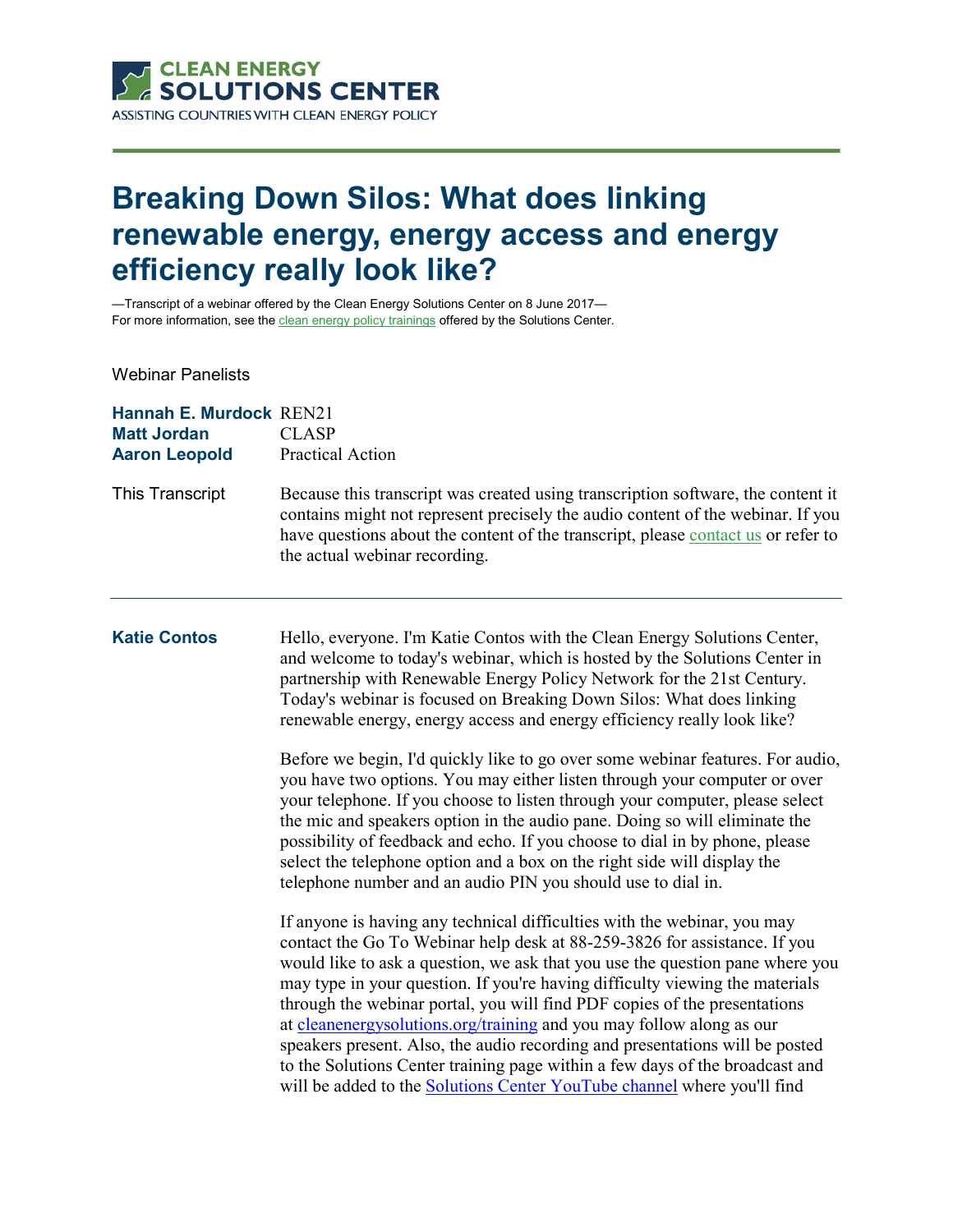other informative webinars as well as video interviews with thought leaders on clean energy policy topics.

Finally, one important note of mention before we begin our presentation is that the Clean Energy Solutions Center does not endorse or recommend specific products or services. Information provided in this webinar is featured in the Solutions Center's resource library as one of many best practices resources reviewed and selected by technical experts.

Today's webinar agenda is centered around the presentations from our guest panelists Hannah Murdock, Matt Jordan and Aaron Leopold, who have joined us to discuss REN21's newly released renewable 2017 Global Status Report and a look at Nexus of Renewable Energy Access, Energy Efficiency and What Progress Has Been Made to Date. Before we jump into the presentations, I will provide a quick overview of Energy Solutions Center. Then following the panelists' presentations, we'll have a question and answer session where the panelists will address questions submitted by the audience. At the end of the webinar, you'll be automatically prompted to fill out a brief survey as well. So thank you in advance for taking a moment to respond.

The Solutions Center was launched in 2011 under the Clean Energy Ministerial. The Clean Energy Ministerial is a high level global forum to promote policies and programs that advance clean energy technology to share lessons learned and best practices and to encourage the transition to a global clean energy economy. Twenty-four countries and the European Commission are members covering 90 percent of clean energy investment and 75 percent of global greenhouse emission.

This webinar is provided by the Clean Energy Solutions Center which focuses on helping government policy makers design and adopt policies and programs that support the deployment of clean energy technologies. This is accomplished through the support and crafting and implementing policies related to energy access, no cost expert policy assistant and peer to peer learning and training tools such as this webinar. The Clean Energy Solutions Center is co-sponsored by the governments of Australia, Sweden and the United States with in-kind support from the Government of Mexico.

The Solutions Center provides several clean energy policy program services including a team of over 60 global experts that can provide remote and inperson technical assistance to the governments and government-supported institutions; no-cost virtual webinar trainings on a variety of clean energy topics; partnership building with development agencies and regional and global organizations to deliver support; and an online library containing over 5000 clean energy policy-related publications, tools, videos and other resources. Our primary audience is made up of energy policy makers and analysts from governments and technical organizations in all countries. But we also strive to engage with private sectors, NGOs and civil society.

The Solutions Center is an international initiative that works with more than 35 international partners across a suite of different programs. Several of the partners are listed above and include research organizations like IRENA and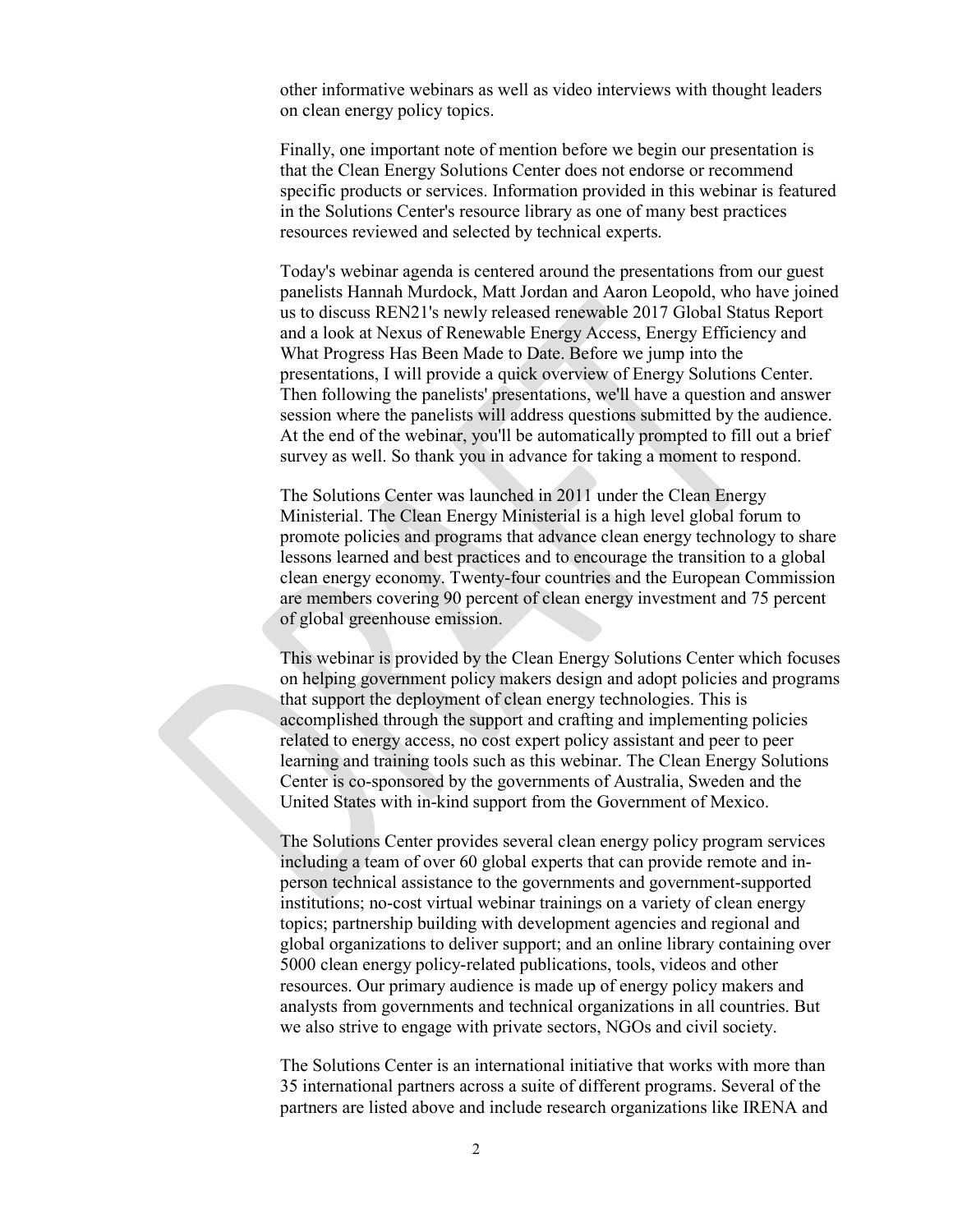the IEA and programs like SE4ALL and regional-focused entities such as ECOWAS Center for Renewable Energy and Energy Efficiency.

A marquee feature of the Solutions Center provides no-cost expert policy assistance known as Ask an Expert. The Ask an Expert service matches policy makers with more than 50 global experts selected as authoritative leaders on specific clean energy finance and policy topics. For example, in the area of enterprise development, we are very pleased to have Catherine Diam-Valla, founder of Accessible Energy, serving as one of our experts. If you have a need for policy assistance and enterprise development or any other clean energy sector, we encourage you to use this valuable service. Again, this assistance is provided free of charge. If you have a question for our experts, please submit it through our simple online form at [cleanenergysolutions.org/expert.](https://cleanenergysolutions.org/expert) We also invite you to spread the word about this service to those in your networks and organizations.

Now I'd like to provide brief introductions for today's panelists.

First up is Hannah Murdock, who is a project manager and analyst at Renewable Energy Policy Network of the 21st Century. She is also REN21's energy efficiency data collection efforts for 1 Gigaton Coalition, a joint initiative by UNEP and the Norwegian Ministry of Foreign Affairs.

Following Hannah, we'll hear from Matt Jordan who is the Director of Market Development at CLASP where he leads the organization's Clean Energy Access portfolio.

And our final speaker today is Aaron Leopold who is the Global Energy Representative at Practical Action. Aaron is responsible for leading policy and engagement with global processes and partners relating to energy and for coordinating advocacy work across Practical Action's offices.

And with those introductions, I'd like to welcome Hannah to the webinar.

**Hannah Murdock** Thank you. I'm Hannah Murdock, the Project Manager for the REN21 Renewables Global Status Report at REN21, and I'd like to thank the Clean Energy Solutions Center for hosting us today. As mentioned, the 2017 edition of the Global Status Report was launched yesterday at the Clean Energy Ministerial in Beijing and so today, I will take you through some of the highlights of the report, urging renewables, energy efficiency and energy access.

> First for some background. REN21 is the global renewable energy policy multi-stakeholder network that connects a wide range of C actors with the goal of facilitating knowledge exchange, policy development and joint action towards a rapid global transition to renewable energy. The REN21 renewables global status report of GSR provides an annual look at the tremendous advances in the renewable energy market, policy framework and industries globally. And where you do this using both formal and informal data to provide the most up to date information available. This year's GSR marked 12 years of REN21 reporting and over the past decade, the GSR has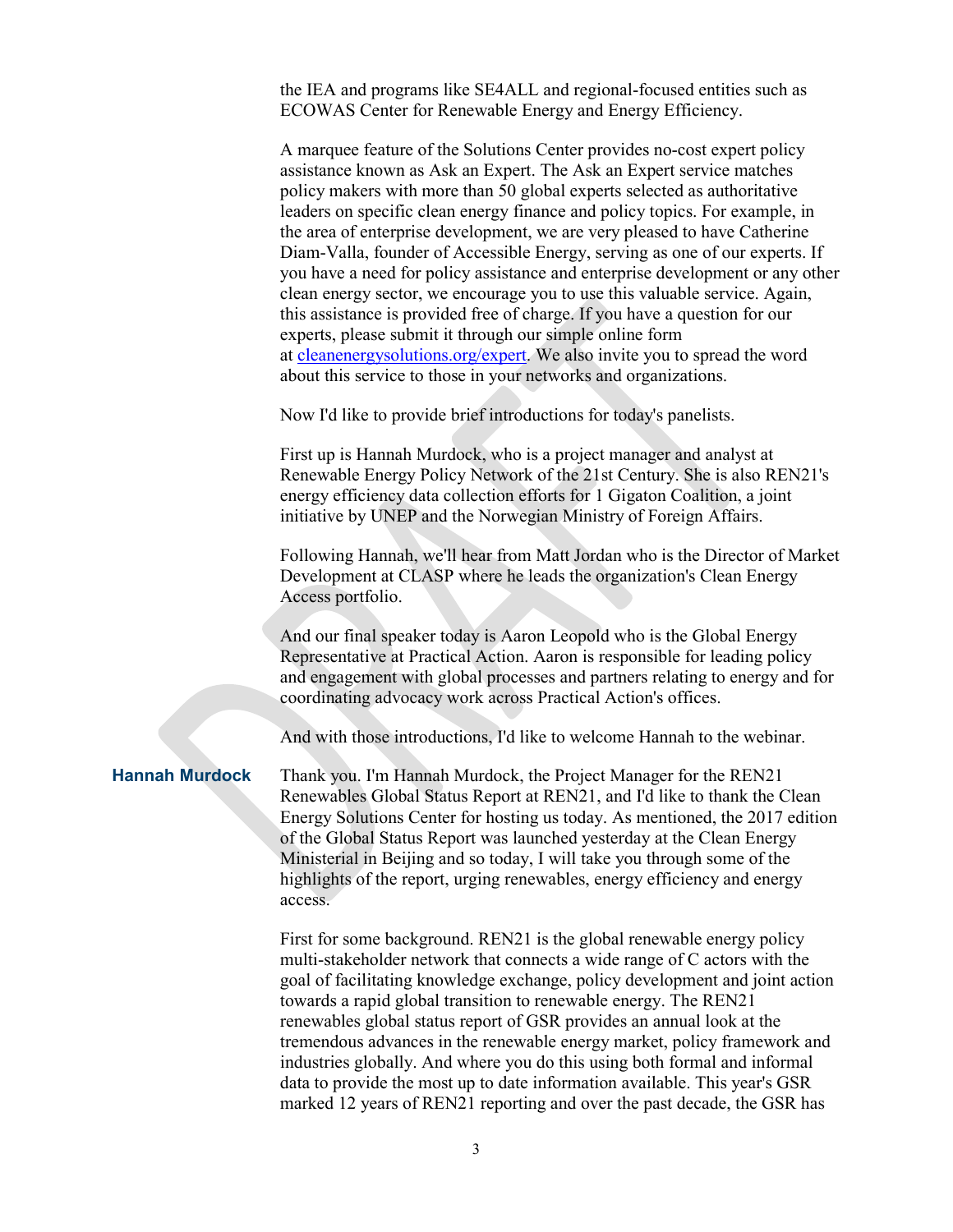expanded in scope and depth of its thematic and regional coverage, but also the refinement of data collection. This year is also the first time we've included a new chapter on enabling technologies and energy systems integration, which includes technologies that share the potential to facilitate and advance the deployment and use of renewable energy. The chapter covers energy storage, heat pumps and electric vehicles.

So many records were achieved during 2016. 176 countries had renewable energy targets and renewable energy auctions were held in 34 countries, more than double the year before. A record 161 gigawatts of newly installed renewable power capacity was added with Solar PV accounting for nearly half of total editions. For the fifth consecutive year, investment in new renewable power capacity was roughly double the investment in fossil fuel generating capacity. And for the third consecutive year, global energy-related CO2 emissions from the energy sector remain stable despite a 3% growth in the global economy and increased energy demands.

So it was another extraordinary year for renewable energy. Total global renewable energy capacity was up 9% compared to the year before, to 2017 gigawatts by the end of the year. Solar PV saw a record addition and for the first time accounted for more additional power capacity than any other generating technology.

As of 2015, renewable energy provided an estimated 19.3% of global final energy consumption. Of this total share, traditional biomass used primarily for cooking and heating in remote and rural areas of developing countries accounted for about 9.1% and modern renewables, not including traditional biomass, made up approximately 10.2%. It was roughly the same as the year before.

The overall share of renewable energy in total final energy consumption has increased only modestly in recent history despite tremendous growth in the renewable energy sector, particularly for Solar PV and wind power. The primary reason for this is the persistently strong growth in overall energy demand, which counteracts the forward momentum for modern renewable energy technologies. In addition, the use of traditional biomass for heat, which makes up half of all renewable energy use, has increased, but at a rate that has not kept up with growth in total demand.

Now going by sector. The world now adds more renewable power capacity annually than it adds net capacity from all fossil fuels combined. In 2016, renewables accounted for nearly 62% of net additions to global power generating capacity and represented a far higher share of the capacity added in several countries around the world. By the end of the year, renewables comprised 30% of the world's power generating capacity, which is enough to supply 24.5% of global electricity up from 23.7% the year before.

Modest improvements were achieved in the heating and cooling sector, but renewable heating and cooling remains constrained by low fossil fuel prices and lack of policies for it. Modern renewable energy supplies approximately 9% of total global heat demands. The vast majority of renewable heat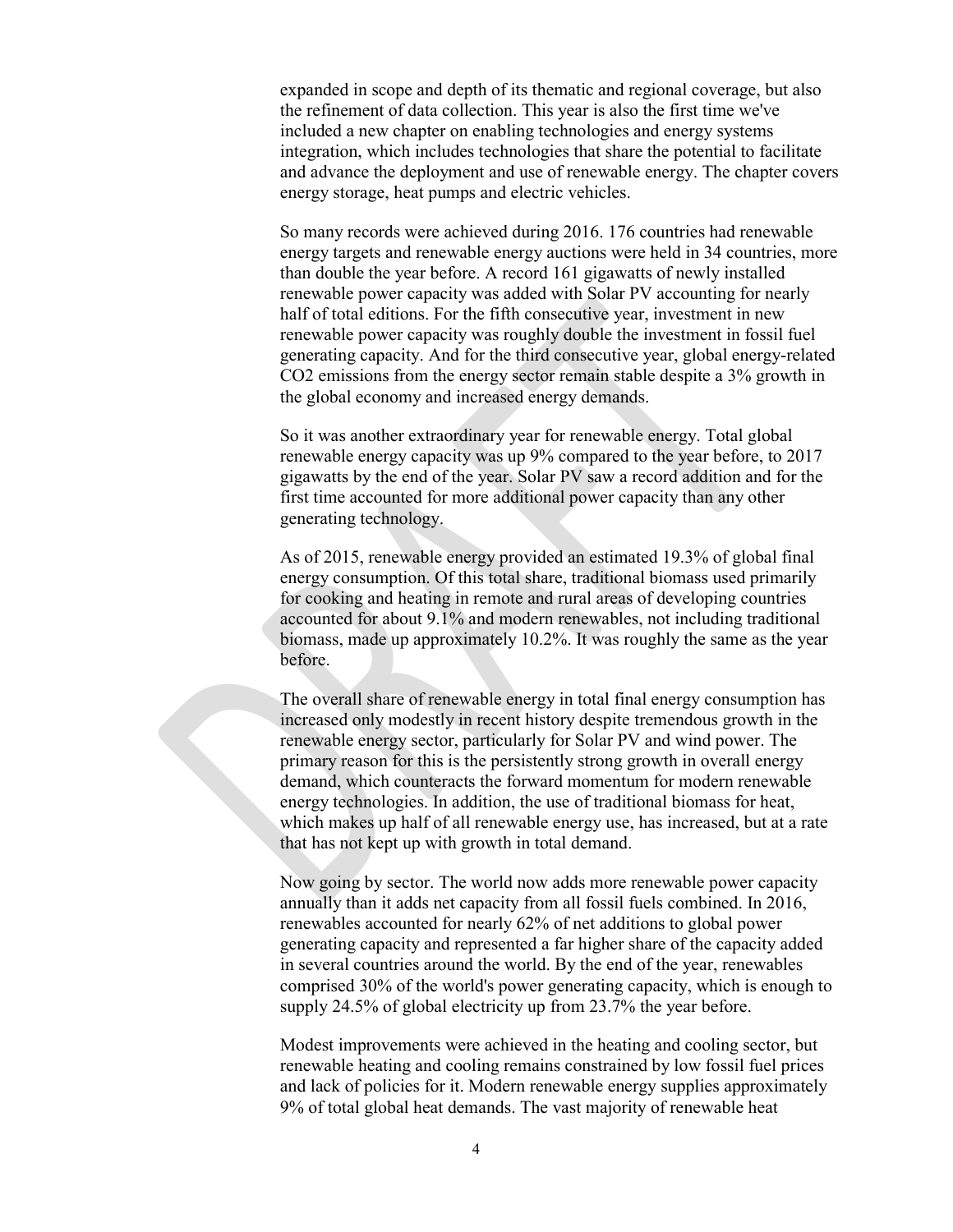continues to be supplied by biomass in 2016 and while additional capacities in modern bioheat and solar thermal were installed during the year, growth in both of these markets has slowed.

In the transport sector, liquid biofuels remain the primary focus, but electrification has continued to expand. Biofuels continued to represent the mass - the vast majority of the renewable energy contribution to the transport sector providing about 4% of world road transport fuels, which count for the majority of transport energy use. Electrification of the transport sector expanded during the year while direct links between renewable energy and electric vehicles were limited. The share of renewables in electrified transport is rising as the share of renewables in grid power increases. And while there was increased attention to decarbonization of transport at the international level in 2016, direct links with renewable energy were still limited.

Policy support specifically for renewable energy in 2016 as in past years was focused mostly on power generation. For the past few years, regulatory policy, development in heating and cooling and transport has been virtually stagnant.

Global new investment in renewable power and fuels, not including large hydropower, was \$241.6 billion dollars in 2016, as estimated by Bloomberg New Energy Finance. And although this represents a decrease of 23% compared to the previous year, the decline accompanied a record installation of renewable power capacity worldwide in 2016. Investment in renewable power and fuels has exceeded \$200 billion dollars per year for the past seven years, and while developing and emerging economies overtook developed countries in renewable energy investment for the first time in 2015, developed countries retook the lead in 2016.

Trends in renewable energy investment varied by region with investment up in Europe and Australia, stable in India and down in the other markets in China, the United States, Middle East, Africa, Latin America and Asia Oceana, except Australia.

In 2016, renewable power technologies continued to attract far more investment dollars than did fossil fuel or nuclear power generating plants. An estimated \$249.8 billion dollars was committed to constructing new renewable power plants. This compares to approximately \$113.8 billion dollars committed to fossil fuel-fired generating capacity and \$30 billion dollars for nuclear power capacity. So overall, renewable energy accounted for about 63.5% of the total amount committed to new power generating capacity in 2016.

And for the sake of time, I'll now go through some of the highlights from solar PV and wind, as these technologies have seen the most rapid growth, but I encourage you all to check out the full report for details on all of the renewable energy technologies which are all detailed in the full report which you can find on our website. So looking at solar PV during 2016, at least 75 gigawatts of capacity was added worldwide, which is the equivalent to the installation of more than 31,000 solar panels every hour. Global capacity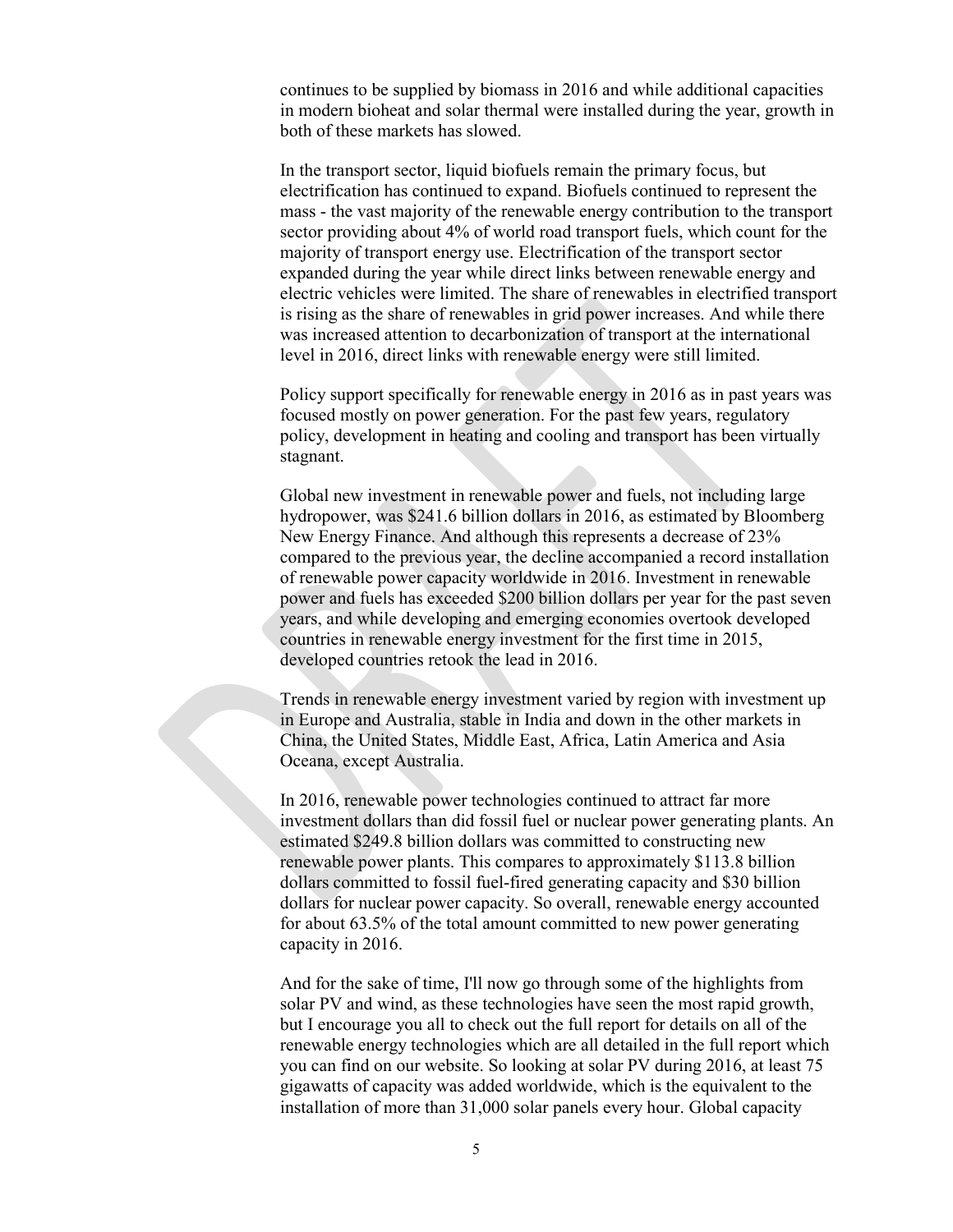totaled at least 303 gigawatts by the end of the year. More solar PV capacity was installed in 2016, which was up 48 percent over 2015, than the cumulative world capacity five years earlier.

In 2016, China added 34.5 gigawatts, increasing its total solar PV capacity 45% to 77.4 gigawatts, far more than that of any other country. The record increase came despite downwards adjustment in China's target for 2020, which was made in response to a slowdown in the growth of electricity demand.

Looking now at when, almost 55 gigawatts of wind power capacity was added during 2016, increasing the global total about 12%, nearly 487 gigawatts. Growth additions were 14% below the record high in 2015, but they represented the second largest annual market to date. By the end of 2016, over 90 countries had seen commercial wind power activity and 29 countries representing every world region had more than 1 gigawatt in operation.

A significant decline in the Chinese markets following a very strong 2015 was responsible for most of the market contraction in wind. But even so, China retained its lead for new installation, followed distantly by the United States and Germany with India coming in fourth.

Turning now to energy access, approximately 1.19 billion people, about 16 percent of the global population, lived without electricity in 2014. And this is about 15 million people fewer than the previous year. Also about 2.7 billion people are without clean cooking facilities, 38 percent of the global population. And while numbers and trends differ greatly by region, the vast majority of people without access to electricity and clean cooking are in the Sub-Saharan Africa and Pacific - Asia Pacific regions, and most of them live in rural areas.

Across the distributed solar industry, sales in four of the top five countries, India, Kenya, Ethiopia, Uganda and Tanzania, increased in the first half of 2016 compared with the second half of 2015. Sales were the highest in Sub-Saharan Africa, although sales in that region decreased for the first half of 2016 compared to the second half of 2015.

The deployment of renewable mini-grids accelerated in 2016 as well. And this market now exceeds \$200 billion dollars annually. Renewable mini and micro-grids are either emerging or mature in markets on almost every continent. Mini-grid products are being implemented with an increasing interest in interconnection, both to centralized grids but also to other minigrids.

In 2015, some 20 million clean cook stoves were distributed, an 18% increase from the 17 million distributed the year before. China continued to lead installations in 2015, followed by, distantly, by India, Ethiopia, Nigeria and Bangladesh. Outside of China, Sub-Saharan Africa and South Asia were the two main markets for clean cook stoves, accounting for 24% and 20% of the units distributed respectively.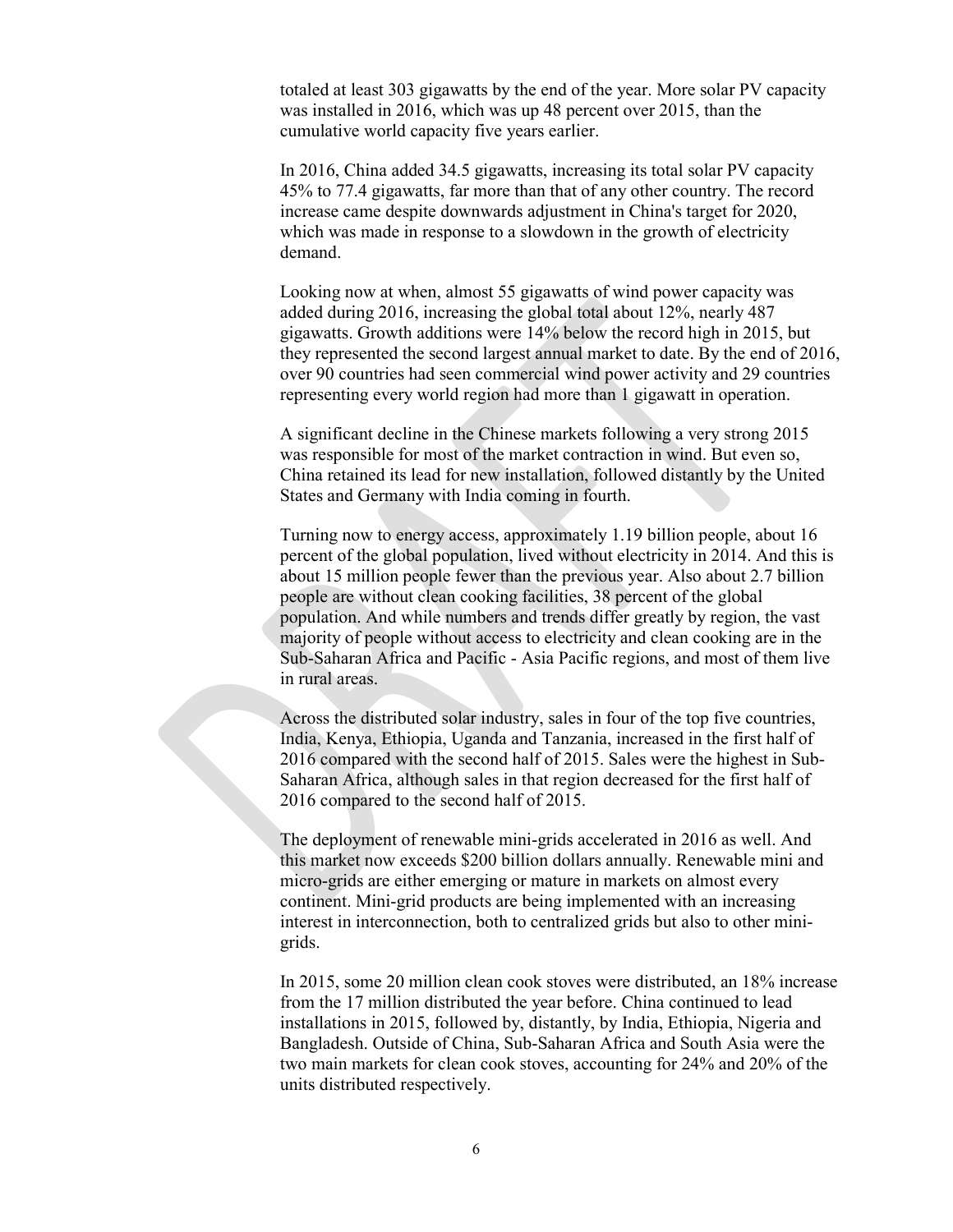The use of biogas for cooking also continued to increase in 2016. Asia leads in total installations of domestic biogas plants, most of which are in China with 42.6 million units and India with 4.7 million units, but there's an estimated 620,000 units installed elsewhere in the region.

Investment in off-grid solar PV continued to grow in 2016, dominated mainly by investments in pay as you go companies. Some \$223 million dollars was raised by pay as you go solar PV companies, which is an increase of about 40 percent from the previous year.

Investment in clean cook stoves increased 28% to \$11.5 million dollars between 2014 and 2015, although this was still well below the high of \$18 million dollars that we saw in 2012 and 2013.

Now in terms of energy efficiency, in 2015, global primary energy intensity improved by 2.6%. That is the average rate that needs to be achieved between 2010 and 2030 to meet the sustainable development goal's seventh target of doubling the rates of improvements in energy efficiency, but between 2010 and 2015, energy intensity declined by only 10.2% overall, which is an average annual rate of 2.1%, over the same period, the total primary energy supply group by 1.3% per year, amounting to a total increase of 6.8%.

By the end of 2016, at least 149 countries had enacted one or more energy efficiency targets and 56 of these countries also adopted a new target in 2015 or 2016. Similarly, many countries have enacted some kind of energy efficiency policy reaching 137 countries by the end of 2016 and 48 of these countries adopted a new or revised policy during the year.

Looking now at some enabling technologies that supported increased development of renewables taking from the new chapter that we've included in the GSR this year, global grid-connected and stationary storage capacity in 2016 totaled an estimated 156 gigawatts, including 6.4 gigawatts of new, advanced storage. More than 6 gigawatts of pump storage capacity was commissioned in 2016 for a year-end total of approximately 150 gigawatts. And grid-connected battery stories grew by 50% in 2016.

Global deployment of electric vehicles, particularly passenger vehicles, has grown rapidly in recent years. More than 2 million passenger EVs were on the world's roads by the end of the year. And the EV passenger car market, including hybrid vehicles, accounted for about 1% of global passenger car sales in 2016. The top five countries for total passenger EV deployment in 2016 were China, the United States, Japan, Norway and the Netherlands, and together these countries accounted for 78 percent of the year's global sales.

Finally, while power systems have always had to accommodate variability in both supply and demand, the growing adoption of variable renewable energy is changing how traditional established power systems are planned, designed and operated. IN such cases, traditional base load generators such as coal and nuclear are beginning to lose their economic advantage and may no longer be the first to dispatch energy. In areas where demand is growing, notably in developing countries, there is an opportunity for new and less developed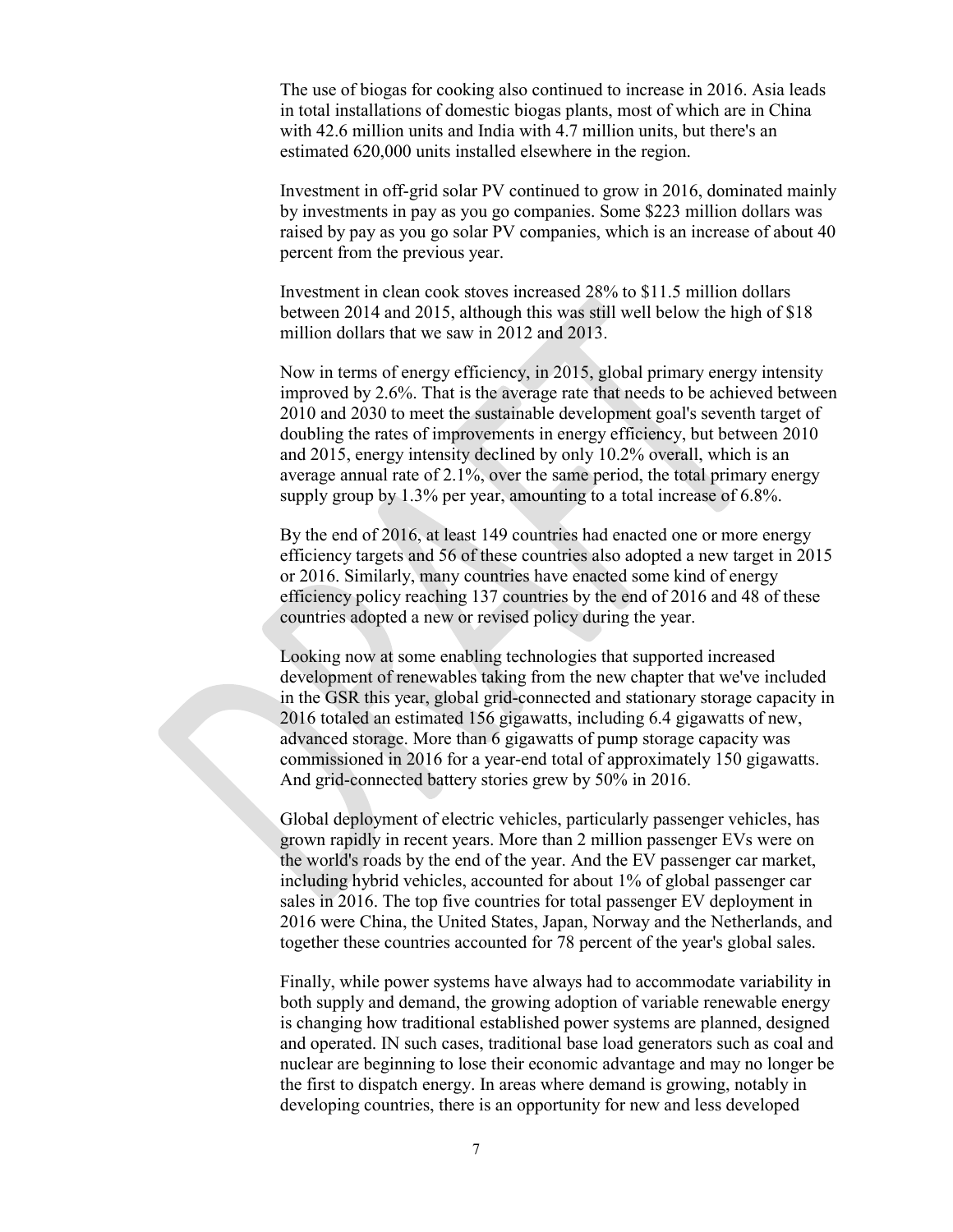power systems to grow in concert with higher shares of renewable generation as more flexible systems are developed, rather than getting locked into the baseload paradigm. A number of countries and regions including Denmark, Germany, Uruguay and Cape Verde have already integrated high shares of variable renewable energy from 20 to 40 percent, demonstrating the potential to shift away from the traditional base load paradigm. Improved forecasting, electricity storage and coordination and trade of electricity supply across larger balancing areas are among the flexibility options that can be employed to integrate variable renewable and decisions regarding which options are most appropriate and cost effective vary according to different institutional technological and economic contexts. The ease of grid integration also varies from country to country. And there's many more details about this and how countries can shift between the different - from the paradigm to the early transition and the new paradigm in our feature chapter in the latest edition of the GSR.

So in conclusion, this year has shown that a global energy transition is well under way. There were record new additions of installed renewable capacity and rapidly falling costs, particularly for solar PV and wind power. There was decoupling of economic growth and energy related CO2 emissions for the third year running. There are innovative and more sustainable ways of meeting our energy needs through better integrated, sectorial planning, the adoption of new business models and more use of enabling technologies. These developments are accelerating the paradigm, shift away from a world run on fossil fuels, but the share of renewables in total, final energy consumption is not growing as quickly as it needs to be.

Climate commitment. Can only be reached if the majority of remaining fossil fuel reserves are kept in the ground, and both renewable energy and energy efficiency will have to be scaled up dramatically. But to accelerate to the transition to a healthier, more secure climate safe future while increasing energy access, we need to build a smarter, more flexible system that maximizes the use of renewable energy and accommodates both centralized as well as decentralized and community-based generation.

So with that, I would like to thank you again and encourage you all to join the REN21 network today. You can subscribe to our newsletter to get regular updates about renewable energy development globally and contact us if you would like to pick a space in the next edition of the GSR. You can also download REN21 reports, infographics and videos form our website, REN21.net. Thank you.

- **Katie Contos** Wonderful. Thank you for that presentation, Hannah. Now we'd like to have Matt Jordan present his presentation. Thank you.
- **Matt Jordan** Thank you very much to the Clean Energy Solutions Center for having us and a very big thanks to Hannah and the team at REN21 for coordinating this webinar and all they're great work. I'm Matt Jordan, Director of Market Development at CLASP. I also lead our portfolio on clean energy access. For those of you who don't know us, CLASP is an international NGO Founded in 1999. Our mission is to improve the environmental and energy performance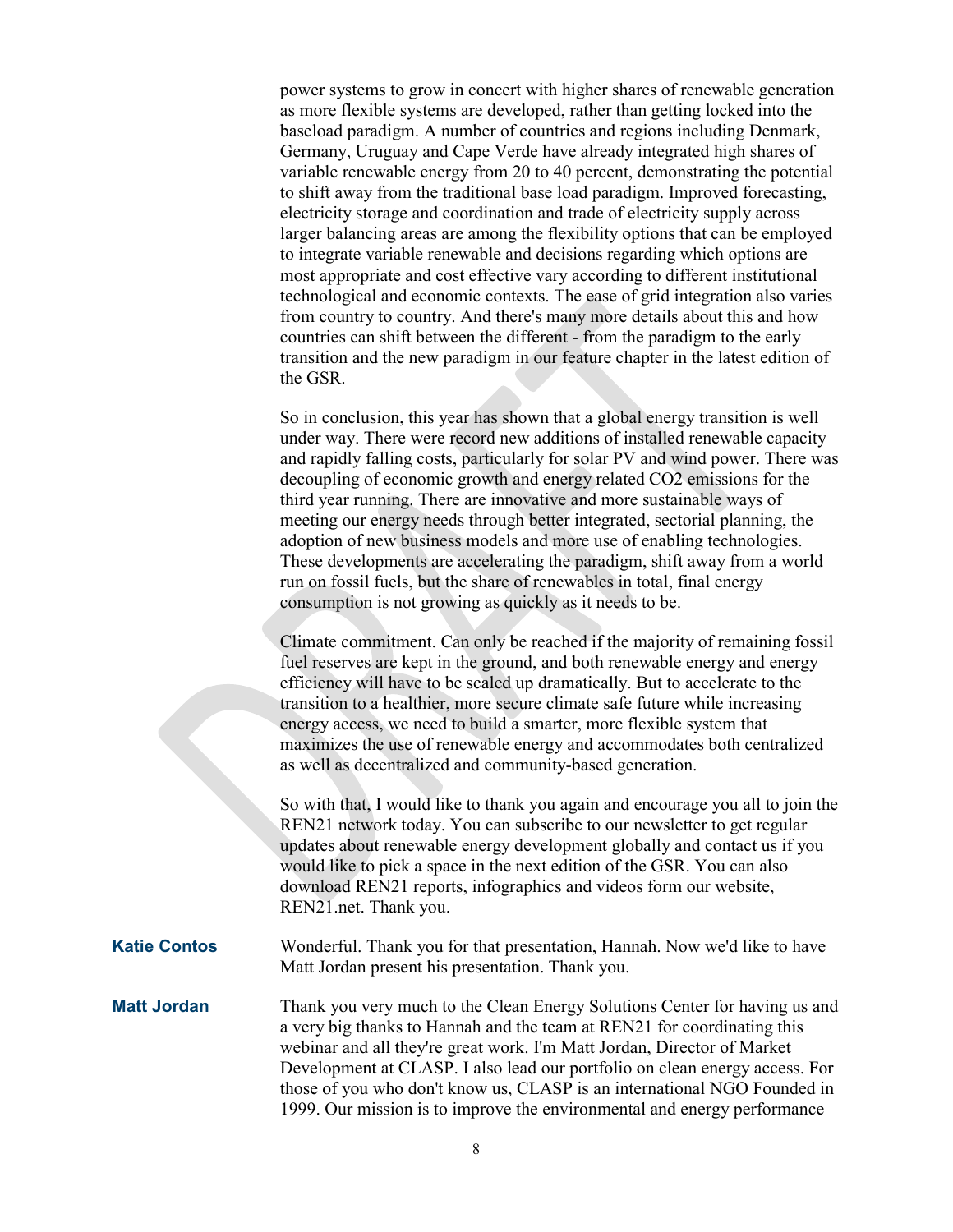of the appliances and related systems we use every day, facilitating our transition to a more resilient and sustainable world. The core of our work focuses on providing impartial but ambitious technical assistance to policy makers, manufacturers, utilities, governments and other stakeholders of all stripes on all aspects of appliance energy efficiency policy and market transformation. We've worked in over 60 countries on nearly every appliance product or equipment technology, supporting everything from standards development to labeling, from market analysis to then bench marking, to tax reform, from Procurement to monitoring, verification and enforcement. CLASP's work on clean energy access has emerged from these core competencies and focuses on elevating the role of energy efficiency and energy access in sustainable development, whilst it's improving the affordability and social environmental benefits of access to clean energy of access to clean energy throughout the developing world. We're working towards a world where energy efficiency is a foremost strategy in sustainable development and in which high quality, highly efficient modern energy services are the default for communities everywhere.

A good deal of our work focuses on supporting the development of the global market for off-grid solar. The problems of off-grid clean energy access are simply - I'm sorry, are similar to those that many young markets face, particularly those in emerging economies. Many of the largest barriers can, I think, be distilled down to the interrelated economic issues of ability to pay, willingness to pay and cost. The market for high quality super energy efficient appliances directly address these last two issues, willingness to pay and cost, while market forces and emerging financing options like microfinance, mobile banking and pay as you go consumer finance help address ability to pay. By providing the reliable, meaningful energy services that off-grid consumers' demand, high quality and appropriately designed appliance products create and sustain demand for off-grid clean energy, increasing off-grid consumers' wiliness to pay. And by reducing the amount of energy needed to provide meaningful energy service, super-efficient appliances dramatically reduce cost and the upfront prices consumers pay. What we see here is an analysis supported by globally from friends and researchers at Humboldt State University, Lawrence Berkeley National Laboratory and the University of California. This analysis found that the upfront cost of a typical off-grid energy system can be reduced by as much as 50% if super-efficient appliance and right-size solar PV and batteries are used, while delivering equivalent or greater service. And I think it's important to keep in mind that generally speaking, off-grid consumers are very poor consumers and so they're very, very price sensitive. And this dynamic has very much proven out in the off-grid lighting market, this dynamic of super efficiency driving priced reductions and improvements in market capacity. GLOGO at the Global Off-Grid Lighting Association recently announced that nearly 24 million lighting global quality assured off-grid lighting products were sold between July 2010 and December 2016, and a third of those, 8 million, were sold in 2016 alone. The off-grid solo lighting market simply doesn't exist as it does today without the LED. And that's not that the LED is a special technology, it's that it's a super-efficient technology. The energy savings enabled by super-efficient LEDs have fundamentally changed the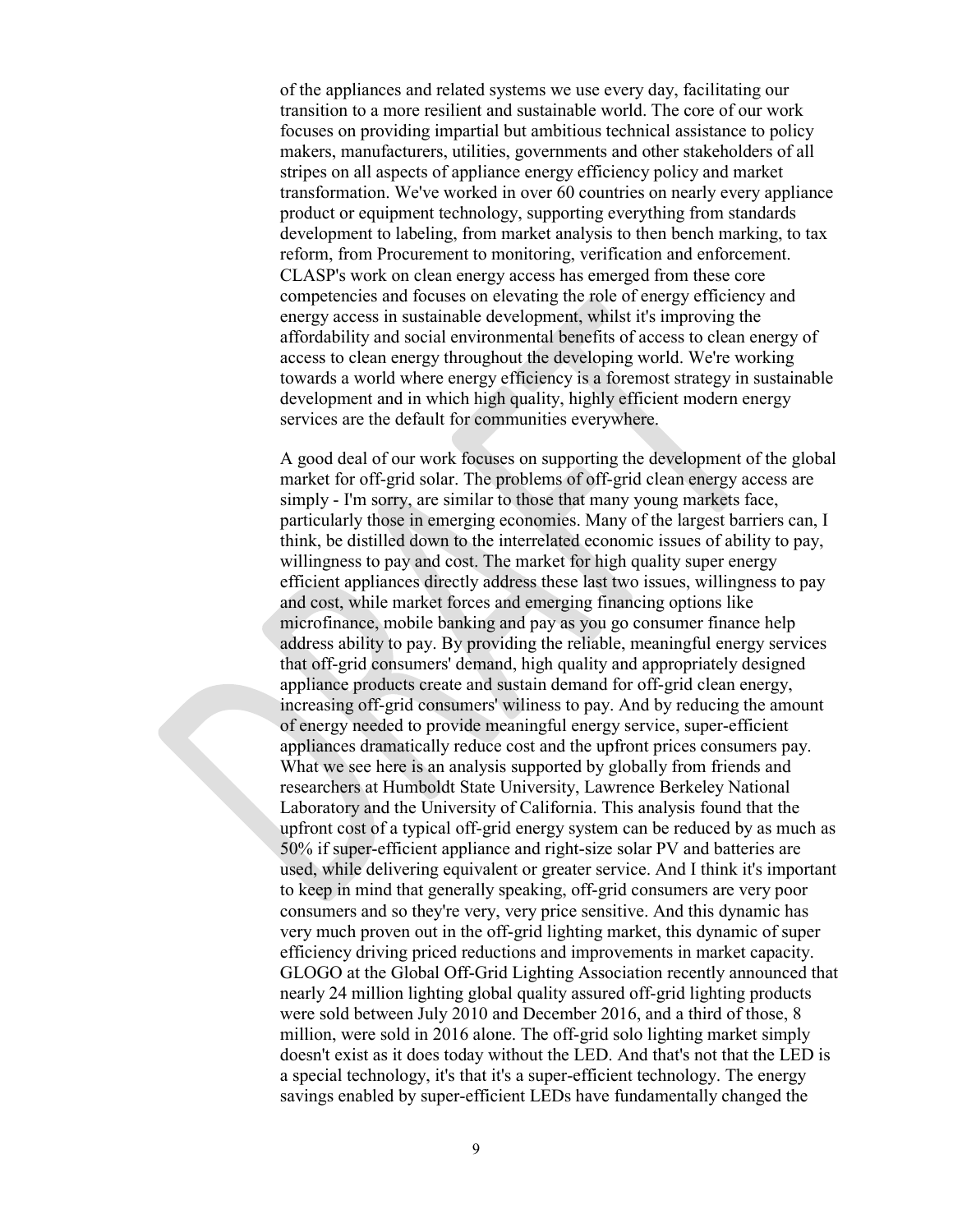economics of off-grid energy and made the off-grid solar business model much, much more viable. I like to point out here that it's worth noting that in the analysis illustrated here, the super-efficient appliances are more expensive. Nevertheless, the savings reaped form the avoided energy supply cost and the price differences that result more than make up for that additional appliance cost. And I also think it's important to note that research shows that energy efficiency is not necessarily price determinant. It does not necessarily have an impact on a client's pricing. It's often bundled with other advanced costly features, functions and technologies, making energy efficient products appear often more expensive than they actually need to be. But the main point here is simple. Energy access is a fundamentally economic question and energy efficiency fundamentally changes the economics of energy access.

The energy-efficient off-grid appliances aren't simply about the bottom line; they're also highly relevant to the value and service that off-grid households and businesses get out of their energy investments. Nobody wants a watt or a kilowatt or a megawatt. Very, very few people actually care about access to energy, but nearly everybody cares about access to what energy can do for them. I think it's important for the donor community, governments, investors and organizations implementing programs in the field to always bear in mind that 99 times out of 100, what we're talking about when we're talking about energy access, what we actually care about is access to energy services.

What we see here - excuse me - what we see here is a recent preliminary analysis of a prominent government-backed solar home system program. Simply by packaging their solar home system bundles with cost effective efficient off-grid appliances that are already on the market, this program could dramatically improve the amount of energy service its beneficiaries receive. So what we've seen in this slide and in the previous slide is that holding service levels constant, super-efficient off-grid appliances dramatically reduce the cost of off-grid solar and holding energy levels constant, they can dramatically extend run time and service value. In reality, more often than not, the outcome is probably going to be somewhere in the middle. Better service cheaper.

So we can begin to see how a well-functioning competitive market for high quality efficient and appropriately designed appliances is critical to the longterm success of broader off-grid clean energy access goals and to the achievement of global energy access and sustainable development goals more broadly. By inspiring and enabling demand, efficient, high quality appliances support markets for off-grid clean energy. These scaling off-grid clean energy markets strengthen business models, invite market entry and increase competitions, and this in turn leads to stronger innovation ecosystems, better and better appliances and services and again, in turn, enhance demand for offgrid clean energy. Supporting exactly this sort of virtual circle is at the heart of off-grid clean energy market support programs like Global LEAP and Lighting Global.

But the contributions of energy efficiency to energy access aren't limited to distributed renewables. Energy efficiency can play a colossal role in making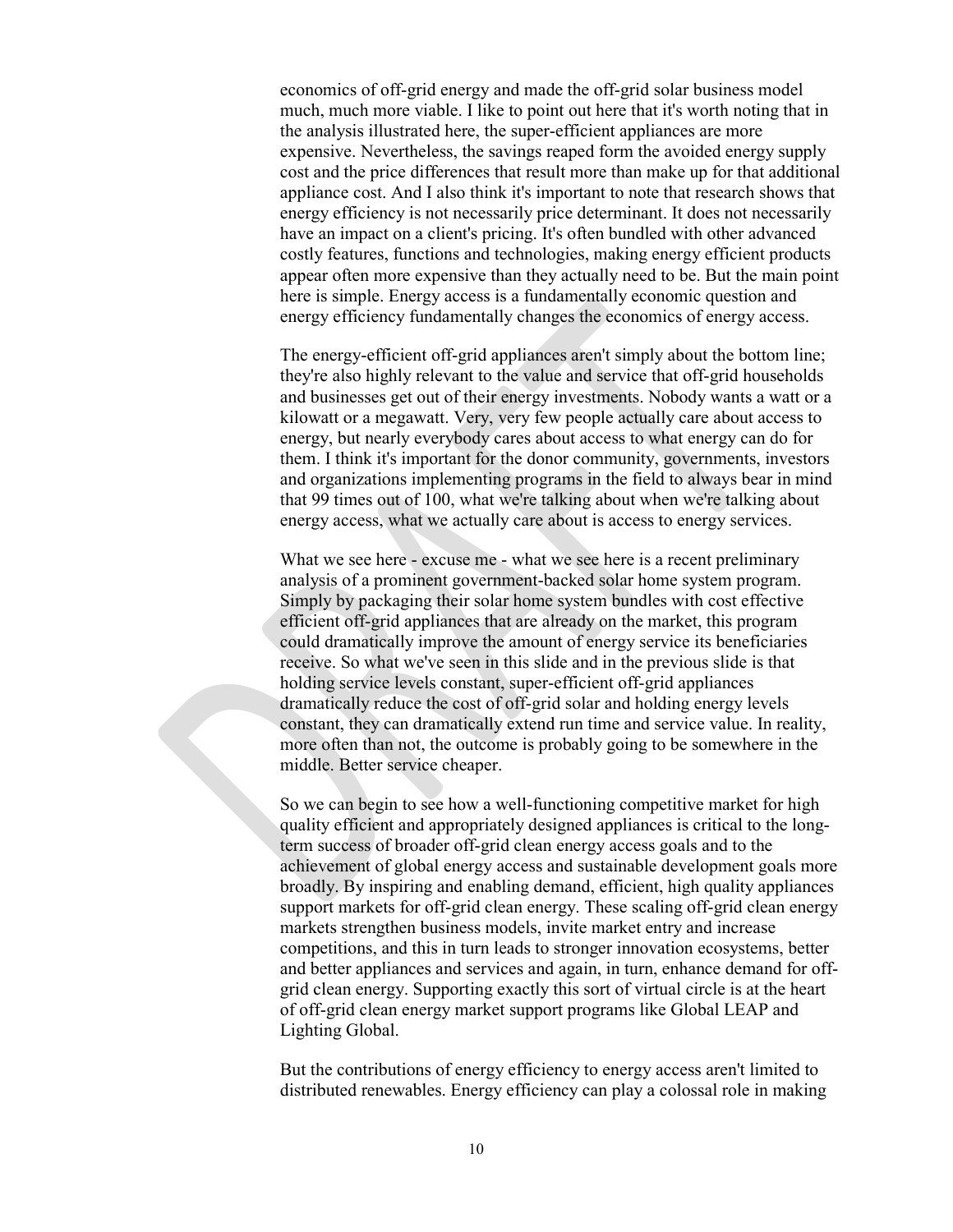the most out of existing grids and helping build the utility sectors of tomorrow. What we see here is an analysis done for United for Efficiency of the potential benefits of India adopting globally benchmarked minimum energy performance standards for only five appliances: lights, household refrigerators, air conditioners, transformers and industrial motors. Just these five relatively easy to implement tried and true policies would in 2030 be enough to reduce India's electricity use by 175 terawatt hours per year, obviate the need for 500 megawatts of new power generation or extend grid connectivity to 87 million households. Now this isn't looking at the entire Indian energy system soup to nuts, generation to distribution to consumption. We're not talking about transport. We're not talking about buildings. This is just five appliances. And it's not even using the best available technology. It's just five extremely cost effective appliance policies using relatively unambitious global benchmarks. And it would change India's energy access and energy sector development landscape dramatically. Now think of what energy efficiency, deployed optimally, could do for energy access in India and around the world. Now think of how many power plants are going to be built in the coming years in the name of development and energy access, how much bad technology is going to get locked in when energy efficiency isn't deployed optimally.  $E_{\text{R}}$ 

|                      | Energy efficiency is the cleanest, cheapest and most abundant resource in<br>energy access and sustainable development, but for some reason, it's hardly<br>ever recognized and utilized as such, greatly inhibiting energy access goals<br>and making a farce of the concept of sustainable development. To try to do<br>something about this, we're working with a coalition of partners to better<br>define the opportunity to utilize energy efficiency as a first fuel in energy<br>access and sustainable development, to provide practical and strategic<br>guidance on how exactly the global community can do this and work with<br>stakeholders around the world and throughout the global value chain to put<br>efficiency first in energy access strategies. This is a very young effort and<br>we're seeking partners of all kinds and if you're interested in learning more,<br>please do be in touch. |
|----------------------|----------------------------------------------------------------------------------------------------------------------------------------------------------------------------------------------------------------------------------------------------------------------------------------------------------------------------------------------------------------------------------------------------------------------------------------------------------------------------------------------------------------------------------------------------------------------------------------------------------------------------------------------------------------------------------------------------------------------------------------------------------------------------------------------------------------------------------------------------------------------------------------------------------------------|
|                      | Thanks again to the Clean Energy Solutions Center and Hannah and the team<br>at REN21. Looking forward to the Q&A.                                                                                                                                                                                                                                                                                                                                                                                                                                                                                                                                                                                                                                                                                                                                                                                                   |
| <b>Katie Contos</b>  | Wonderful. Thank you so much, Matt, for that presentation. Now we'd like to<br>welcome Aaron.                                                                                                                                                                                                                                                                                                                                                                                                                                                                                                                                                                                                                                                                                                                                                                                                                        |
|                      | Aaron, it seems like your mic is muted. You might want to unmute it.                                                                                                                                                                                                                                                                                                                                                                                                                                                                                                                                                                                                                                                                                                                                                                                                                                                 |
| <b>Aaron Leopold</b> | I'm sorry about that. [Laughs]                                                                                                                                                                                                                                                                                                                                                                                                                                                                                                                                                                                                                                                                                                                                                                                                                                                                                       |
| <b>Katie Contos</b>  | Okay, we can hear you. Wonderful. Thank you.                                                                                                                                                                                                                                                                                                                                                                                                                                                                                                                                                                                                                                                                                                                                                                                                                                                                         |
| <b>Aaron Leopold</b> | Great. Yeah. So thank you so much for the previous two presentations and for<br>the Energy Solutions Center for hosting this. You know, the REN21 report<br>has really become a global benchmark in understanding where the sector is<br>going, but I really liked how Matt kind of just presented where this space<br>could be going if we made a few simple changes. And I wanted to just talk a                                                                                                                                                                                                                                                                                                                                                                                                                                                                                                                   |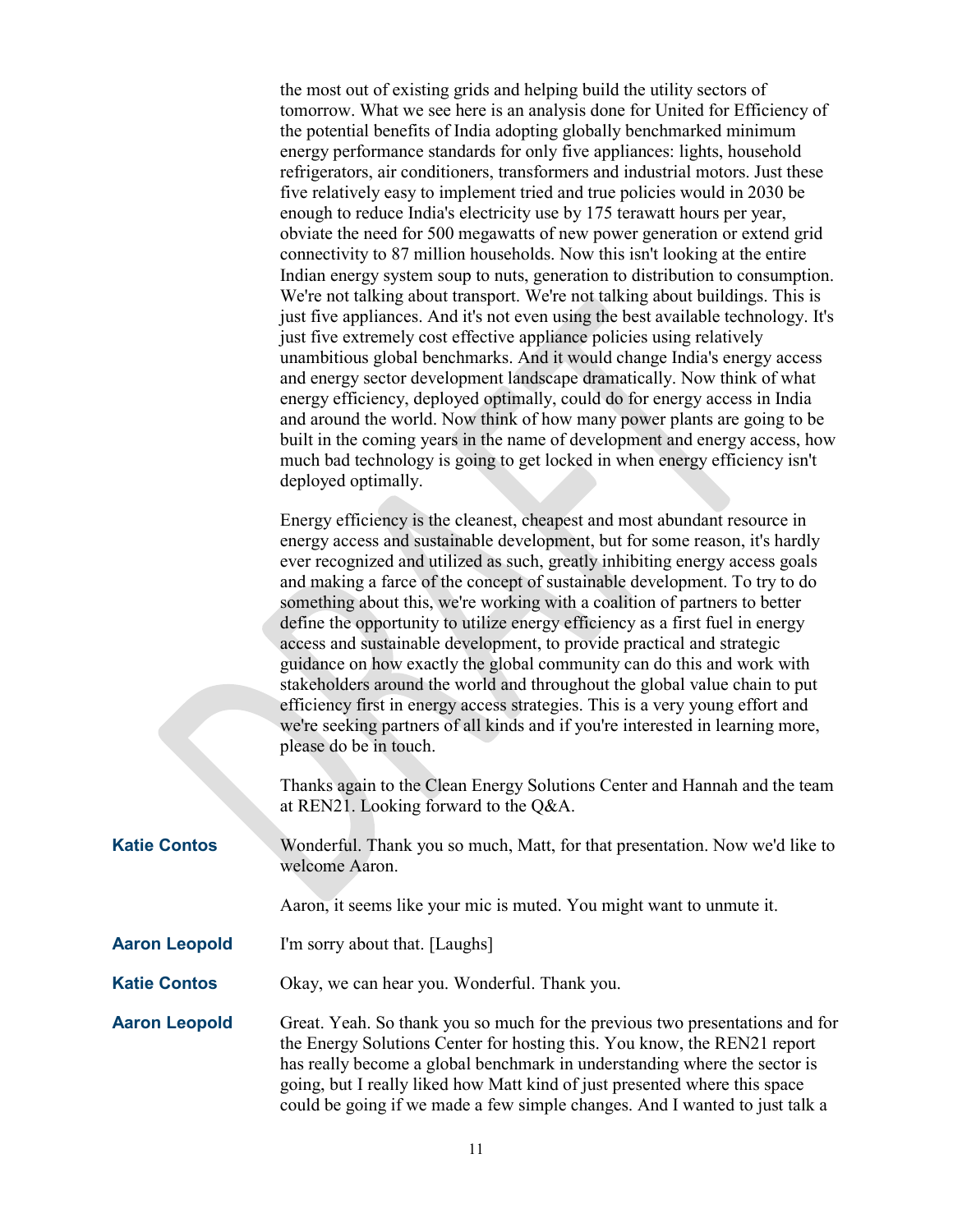little bit about kind of the energy access and energy efficiency landscapes from the poor person's perspective and from the perspective of businesses that are working in energy-poor regions on these issues. So while Matt mentioned that the energy-poor regions of the world are also economically poor, meaning that they're very, very sensitive to price changes, we have to remember that the poorer people in the world actually pay the highest price per kilowatt hour for energy. There are regularly instances where the national price per kilowatt hour of kerosene or the equivalent of kilowatt hour price for kerosene for lighting is between \$20 and \$50 USD per kilowatt hour. Meanwhile, in OCD countries, it's normally below 15 cents. So, so it's literally hundreds of times more expensive to run the lights or run an appliance if you are poor than it is if you are rich. And of course, energy efficiency is fundamental to if not reducing the cost of the energy itself, to reduce the cost of the service provider, which as Matt mentioned, is what people really care about in the end.

So what I wanted to basically build on is some of the points made before around how the small solar industry, particularly as we've seen in Eastern Africa in recent years, has really taken off, primarily because of superefficient LEDs and other appliances that are coming online. And one of the challenges that these businesses face at the moment is that they are on the one hand, they've been really, really successful in selling these solar lighting products which also now incorporate fans, mobile chargers, some televisions, et cetera, but because of the small capacity of these systems and the inability of people to pay for larger systems at the moment, we've really seen a constraint in sort of the ability for these businesses to resell to the same customers larger, more productive kind of appliances and things that they could use to earn money. And what we would really love to see is for there to be research that is publicly funded by either wealthy country donors or universities and larger national businesses into super-efficient appliances and productive products. But we need to see these investments in efficiency as is just that, an investment. These are not costs. These are investments in future cost reductions and investments into building future energy markets. The sooner that you can get something into a rural community where people can earn money using an appliance powered by a super-efficient power source, the sooner that that rural community that is now earning money is able to again purchase new things and they are then able to pull themselves slowly out of the vicious cycle of poverty and also to become available to participate in newer markets and therefore kind of build in a virtuous circle of rural economic development.

Some companies are already working on this on their own. One great example that I love to give is the company called Mobisol. They work in East Africa and they were challenged by Power Africa, the U.S. flagship energy support program for Africa, to they said basically it was kind of a small conversation where the head of Power Africa said, "I bet you can't make a welder to run on your tiny, little 20 watts solar system." And they took that as a challenge and six months later, they came up with an arc welder to weld metal that's running on their little system, and of course is running on a battery that is the lead acid battery that was shown in Matt's slides, and it's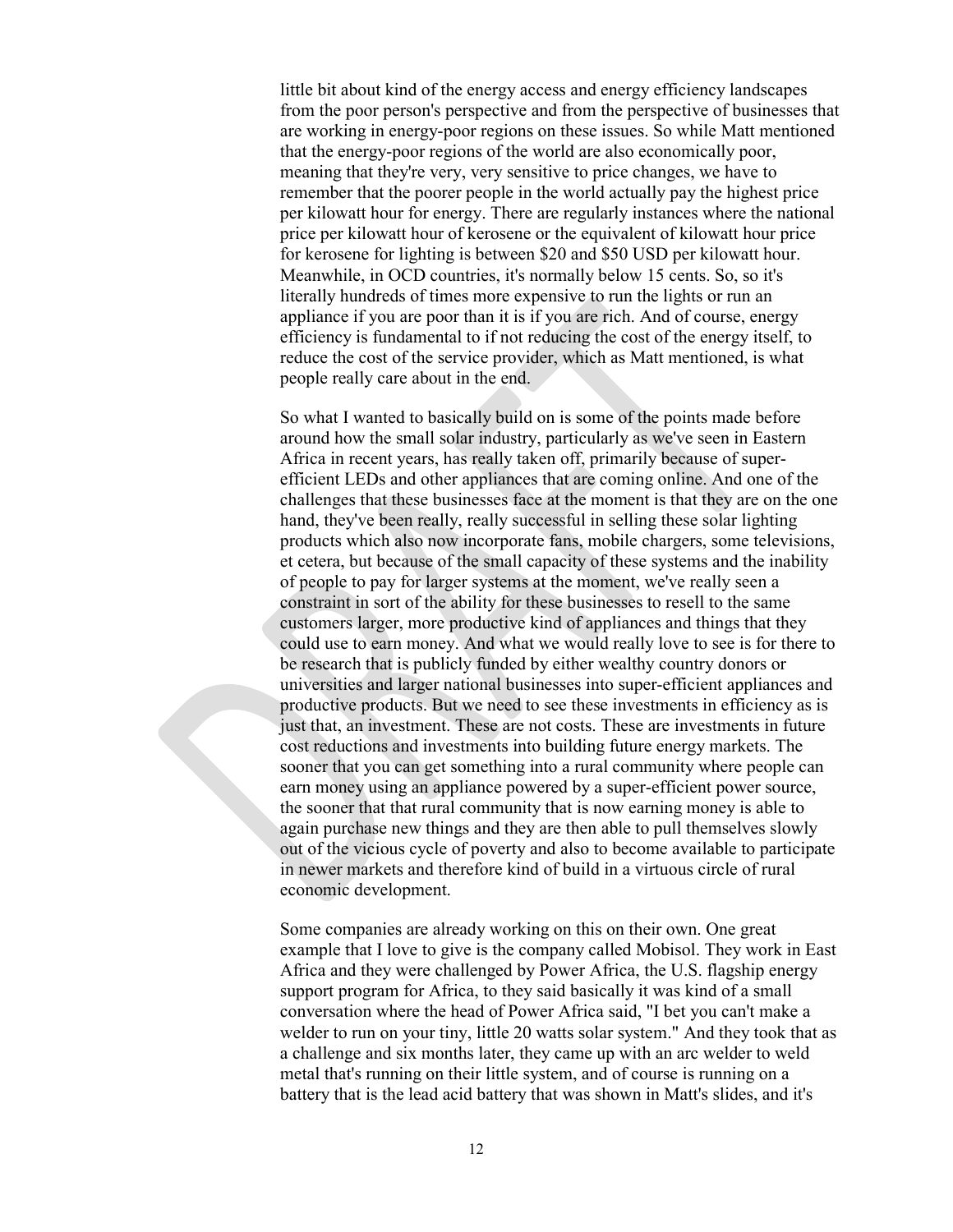something that's never really been done before. And this is just an example of the type of research that is, it's easy to do if you have a dedicated team working on it, but there is not really much support for it at the moment. And those companies that are working in the space are instead being really incentivized to work on their business model of kind of building out what they can sell given the current state of technology rather than instead moving to the next level of technology and developing those technologies themselves. We are starting to see some of this with examples like Mobisol, but this is a kind of one of a kind example, and CLASP, for instance, is one of the only organizations in the world that's really running these types of competitions and encouraging this type of innovation from the - at the bottom of the pyramid, so to say.

And I just wanted to close to mention something about the slide that you're seeing here. And this is the Poor People's Energy Outlook. This is Practical Actions annual flagship publication. And this year, we are continuing with the second part of our series on bottom up national energy planning, which began last year. So we wrote the Poor People's Energy Outlook last year on flipping energy planning on its head to look at how would national energy systems be planned if you took the needs of rural communities as the starting point rather than the end point, which is currently the practice. Currently, energy systems are planned on kind of a hub and spoke model where you have the centralized needs and a spider web of a transmission that goes out, out, out. But if you take the perspective of the end users of most of these countries that are truly energy poor where energy poverty rates are, between 50% and 70% or 80% of the population. If you took the real needs of the country first, first of all you would see fundamentally different plans, obviously; but secondly, these plans would be calling for fundamentally different technologies. And we found that they would be primarily distributed energy technologies such as the ones that I was just speaking about with the case of Mobisol and these offgrade companies. You say, well, these energy service or these energy technologies can't offer a high level of service. But, indeed, people have no service right now and self-identifying what would be most appropriate and what they would need, the type of solar home system level of power is actually what people want right now. So in this year's edition, we're looking at how to finance a bottom up approach to energy access planning. And we, of course, look directly into some of these issues around how can you finance consumer finance to get these solar home systems into people's houses, and this is precisely the type of finance that would be required to also bring productive appliances to these communities. So we're looking not only at how do you bring energy, but how do you bring the services from the bottom up. So, I'd hope you can all look out for that after you're finished reading the Global Status report. In about a month's time, we'll be publishing that one.

So with that, I thank you very much for your time and I will close there.

**Katie Contos** Thank you so much, Aaron. And thank you to each of the panelists for those outstanding presentations. As we shift to the question and answer, I'd like to remind our attendees that please submit your questions using the question pane at any time. We also keep up several links up on the screen throughout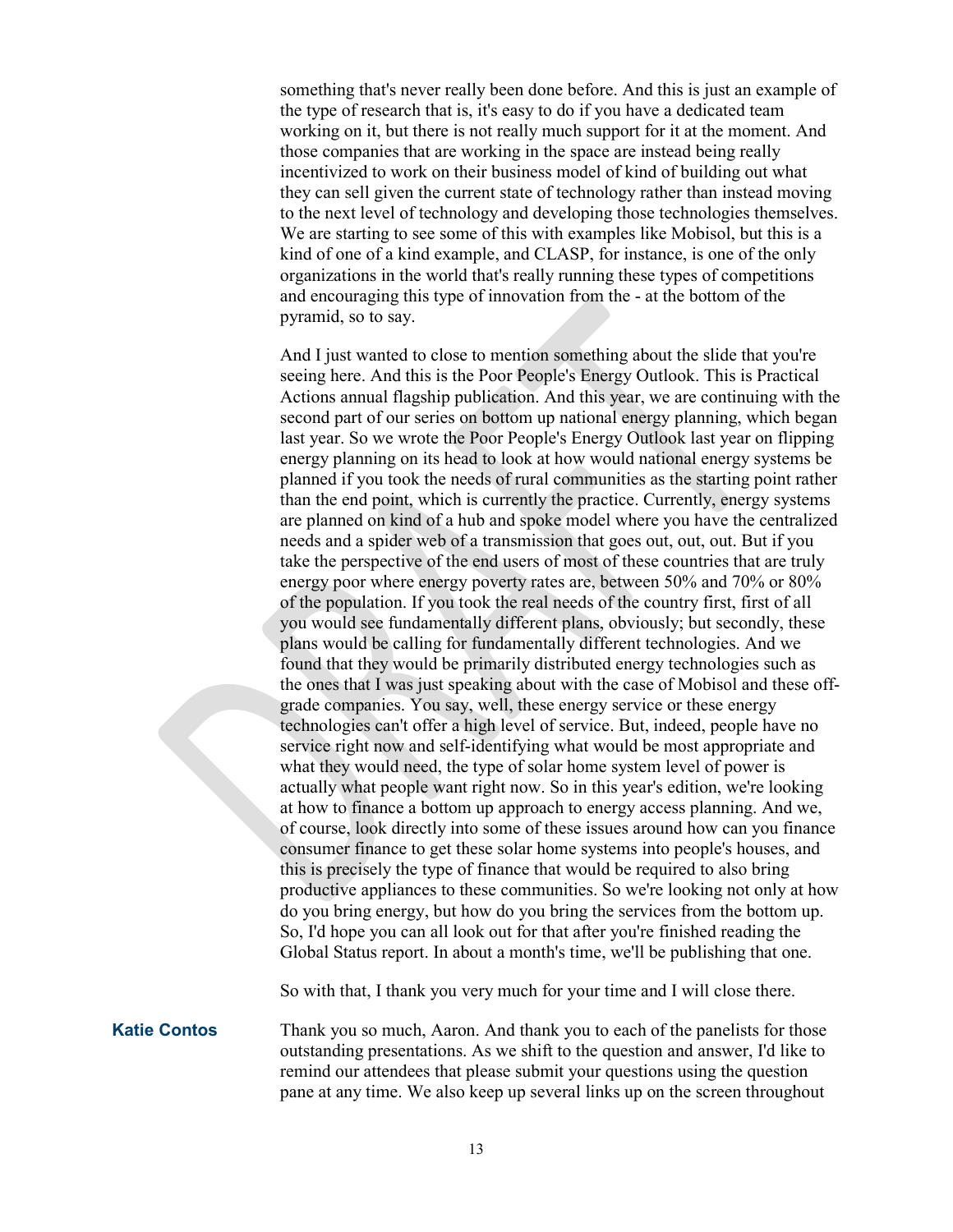for a quick reference. That points where you can find more information about upcoming and previous webinars and how to take advantage of the Ask an Expert program.

We have some great questions and I'd like to begin with, "What are some examples of policies that integrate renewable and energy efficiency?"

**Hannah Murdock** I guess I can tackle that one. In the Global Status Report you'll find several examples and some of the key statistics that many countries are using to integrate both renewables and energy efficiency and in some cases applying them for energy access. But for some specific examples, you can look at in Europe, for example, Portugal has adopted two new incentive mechanisms over the past year to promote energy efficiency in the building sector, which also includes grants for up to 60% of the cost for solar thermal systems in residential buildings and up to 35% in commercial buildings. Also, Bulgaria relaunched an energy efficiency loan scheme supported by the European Bank for Reconstruction and Development that provides support to a wide range of efficiency improvements and solar water heaters. But in general, you see more and more countries addressing energy efficiency and renewables within the same government agency. In 2016, that reached 103 countries and 81 of these countries had policies or programs that combined renewables and energy efficiency.

**Katie Contos** Thank you, Hannah. Our next question is for Matt. "What resources are there for those interested in learning more about this access and efficiency issue in the market?"

**Matt Jordan** Thank you. It sort of depends. If the question is sort of about the broader topic area of sort of how these themes integrate, there's been some writing on this subject. Lawrence Berkeley National Lab does a lot of good analysis looking at these sorts of questions. There have been some very good reports coming out of the World Bank over the last couple of years sort of probing this issue a little bit and if you dig into the, you know, work cited in those reports and papers, you can get much deeper into these questions. So there is some good literature out there to read. And when it comes to product market, you know, I would probably refer people to Lighting Global, to the, you know, Global Alliance for Clean Cooks Stoves, to Global LEAP and the work that, you know, USAID's Global Development Lab is doing in the scaling off-grid energy challenge with their refrigeration products, et cetera. When it comes to sort of product markets that perhaps aren't targeting off-grid consumers, there's lots and lots of resources out there. You know, Top Ten is a good program. There's labeling schemes and standard schemes all over the world for traditional appliances. I would just point out that one of the sort of challenges with a lot of procurement programs, you know, is and it's, you know, procurement programs for efficient appliances is that it often, they're often structured to sort of function on a sort of technology specification first and then price second structure. And that doesn't necessarily lock in the best energy efficiency gains in technologies, like a least total cost, a least life cycle cost approach, in my opinion, would sort of be smarter and sort of would put efficiency first in a more substantial way. And so, I guess I would just say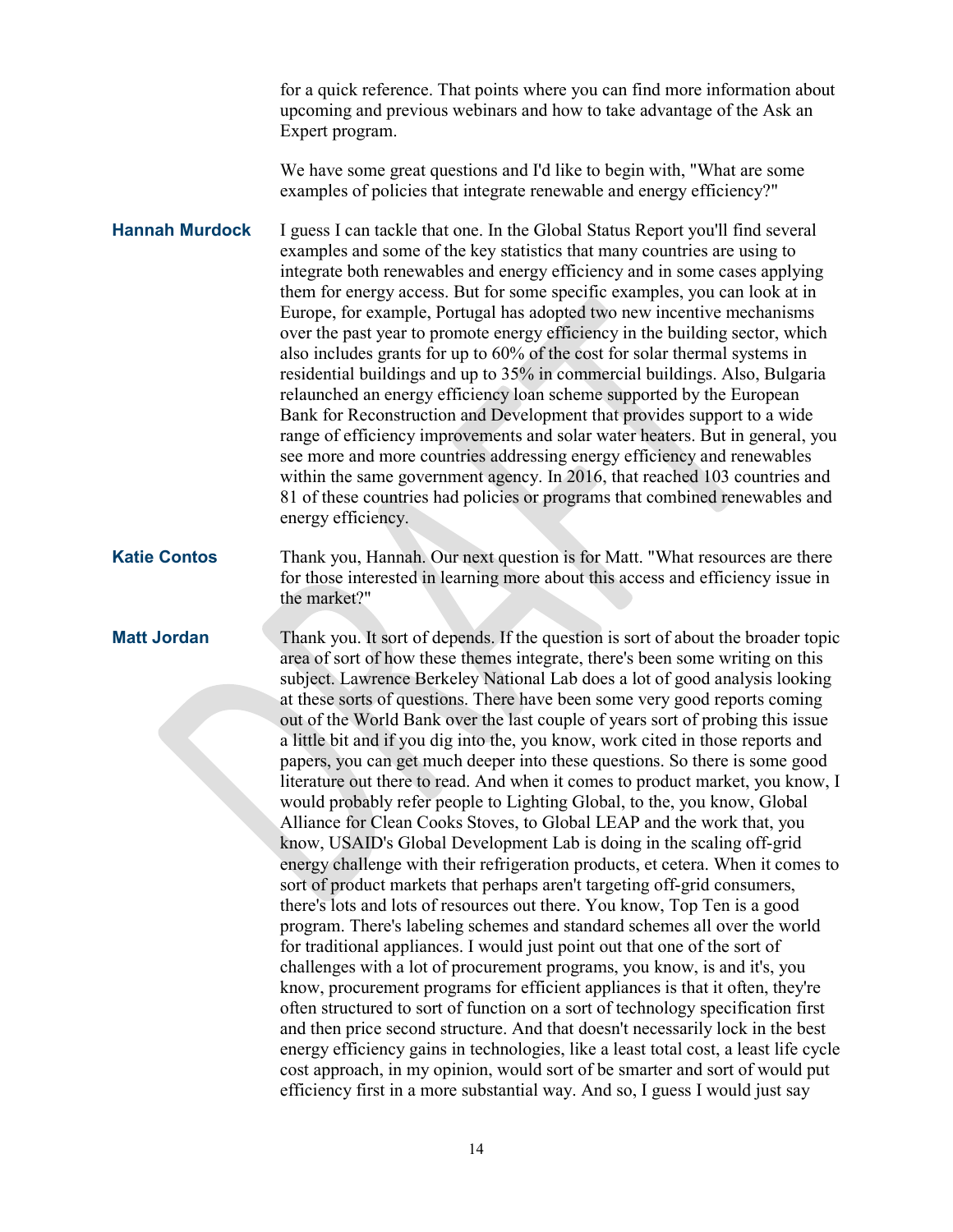that it's not enough just to look at the technical specifications in the price. The life cycle costs are really, really important to keep in mind.

## **Katie Contos** Thank you so much. Our next question is for Aaron. "Aaron, how can energypoor governments incentivize work on energy efficiency in a way that both promotes business and is helpful to poor people?"

**Aaron Leopold** Thank you. That's a really good question. It's of course kind of complicated. But at the end of the day, the first thing that needs to happen is that governments need to have sort of a clear definition of what is efficient and why they want them in their country. So working on creating efficiency standards and requirements together with industry is fundamental and there are lots of really good efficiency standards templates out there that governments can work with.

> The other thing that is very simple but very controversial in many energypoor countries is to reduce or eliminate import tariffs on super-efficient energy products and appliances. And it's controversial, although it seems quite logical to reduce a financial barrier, but most energy-poor countries actually receive the vast majority of their income from import tariffs. Energypoor countries don't have many people in the formal economy, so most of the subsistence farmers never have paid a penny of income tax because there's not really much to tax. So the governments get their own money from taxing imports and these of course, this of course, kind of creates a challenge for and a tradeoff for governments who are trying to do the best thing for their citizens in different respects.

> Another thing that they could do is as I mentioned with the finance piece at the end of my presentation, is to really support microfinance organizations to work on energy and on lending energy products, but also lending for the efficient appliances, which are all pretty new, and so a lot of MFIs, microfinance institutions, they're not really familiar with loaning these products and they're sort of unsure about how to do it. And finally, there's just that kind of a lack of awareness in many countries on the private sector side, on the government side that, you know, these very, very energy efficient sort of agricultural products, such as a rice husker or a solar dryer, there is a lack of awareness that these exist at affordable prices. So really, awareness raising campaigns are also extremely fundamental. And that'll help both the consumers and the businesses themselves, and they're all fairly easy to do and they're all fairly inexpensive, and so I would encourage donors to really work on those four things as well.

**Katie Contos** Wonderful. Thank you, Aaron. And a quick follow-up question. "Will the report also look at electric cooking on battery charging systems?"

**Aaron Leopold** The Poor People's Energy Outlook looks at all energy, but it does not at the moment - So it does look at cooking. It quite extensively looks at cooking. But it does not look at electric cooking using battery systems, so we're not quite there yet. We do look at induction cooking. But basically, we are, the technology isn't quite there yet. So on the cooking front, as Hannah mentioned, you know, the vast majority of renewable energy in most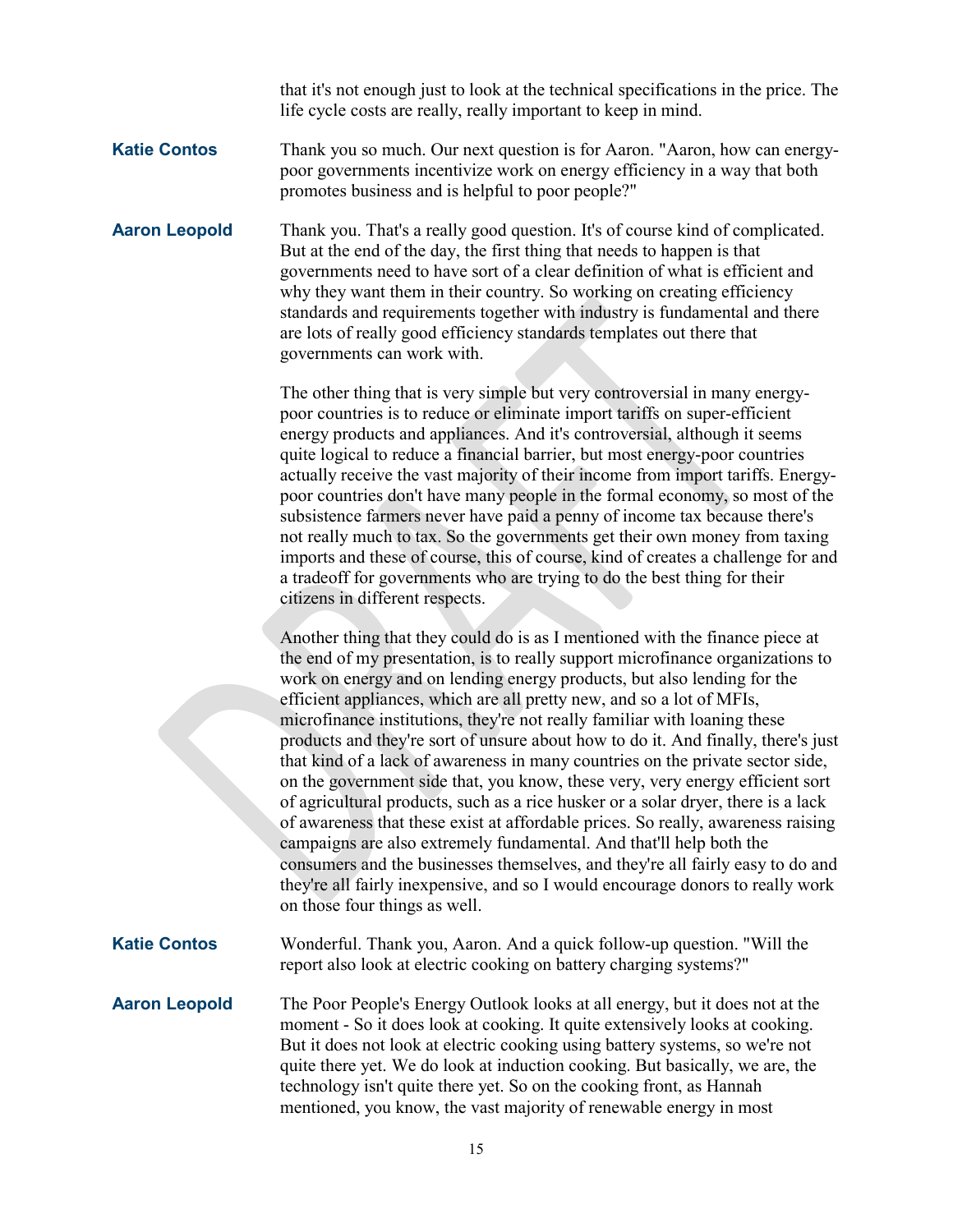developing countries that is used, and indeed nearly half worldwide, is still biomass for cooking. So that's both bad for indoor air pollution, it's bad for the forests. But it's because we don't have a really viable, cheap alternative that's extremely efficient on the electricity side.

**Katie Contos** Wonderful. Thank you very much. Hannah, "What are their - are there any leading countries integrating renewables and energy efficiency?"

**Hannah Murdock** Yeah, you see this in a lot of developed countries. As I've already just mentioned a few examples in Europe. There's also the European Parliament in 2016 adopted a resolution on renewable heating and cooling that was designed to promote the adoption of energy efficiency measures to provide a framework for policy makers to better integrate renewable heating and cooling in the buildings industry and electricity sectors. In terms of developing countries, although many countries have adopted energy efficiency targets and renewables targets, several particularly in developing countries are lacking energy efficiency policies to achieve these targets and generally, policies that support both energy efficiency and renewables together are not sufficiently integrated globally. So I mean in general, a systems approach in policy would be needed across all sectors and this would be also including energy access. If you can couple renewables and energy efficiency as Aaron and Matt have both mentioned, it can go a lot further than if you're addressing them by themselves, just speaking to the whole breaking down silos theme.

**Katie Contos** Very good. Thank you, Hannah. Aaron and the panel, going back to your earlier points about government incentive work, we had a question about a Pakistan community where they're trying to encourage the use of micro-grids, especially the fact that they're better for the future integration. They're unable to make them popular. Based on your experiences, what would you suggest?

**Aaron Leopold** This is a really common problem because there is generally on the side of regulators, energy regulators and energy ministries, there's a lack of understanding of how to do interconnection. And you also need slightly different technologies to create a micro-grid that is isolated on its own compared to a micro-grid that is ready to connect with the grid. But it is completely possible and it's been done tens of thousands of times around the world. And you have at the moment, a real issue where there are kind of, there's a lack of awareness and a lack of willingness amongst mostly regulators and utilities themselves, because the utilities will bear the cost of kind of creating this change. But there's the technological solutions are there and kind of working with international organizations, so I know in fact in Pakistan, I know that the Asian Development Bank right now is working to create quite a large new portfolio of mini-grids and or to financially support them. And Pakistan is among the countries that they want to roll out financing for hundreds and hundreds of new mini-grids. Now the, of course the Asian Development Bank will not support micro-grids that are not going to be kind of grid ready, so to say. So really getting in touch with some of the international players who are working on mini-grids, and also there is an international association of small hydro producers and there's also the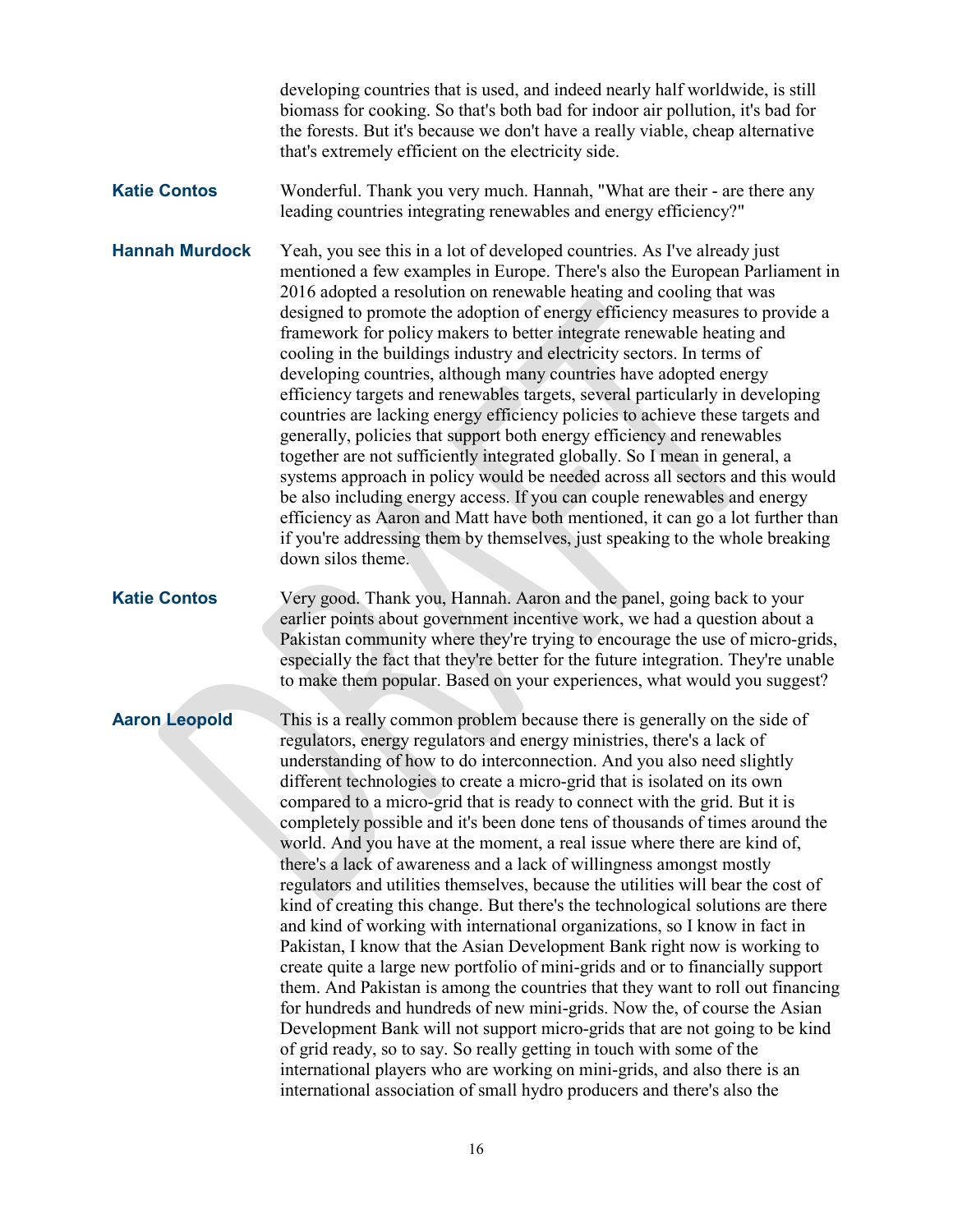Alliance for Rural Electrification, which is an industry association for companies working on mini-grids. Getting in touch with some of these international players to see how these challenges have been overcome in other places would be a place to start as well.

**Matt Jordan** One quick thought of this if I can jump in. This is Matt. You know, with respect to the question of sort of the popularity of micro-grids and mini-grids, looking at it from the consumer perspective, you know, a lot of mini-grids and micro-grids vary greatly, sort of business model to business model, location to location, but many of them don't offer much in terms of energy service and a lot of times it's simply a light, it's simply a mobile phone charger. Without naming any names, because I'm not sure how much of this information is public, I've seen some recent data from a very, very interesting pilot looking at what the deployment of super-efficient appliances that are sort of up the energy ladder a little bit from lights and mobile charging sort of does to underwrite these business models. And the outcomes were, I found, profoundly interesting. That, you know, there was a much greater uptake, not just of higher tariff rates, and greater energy consumption, not just to support these appliances which then, of course, supports the business model of these mini-grids, but also new connections to mini-grids and more demand from new customers for mini-grids when sort of right-sized and appropriate appliances were made available by the mini-grid, developers and energy service companies. So I think there's a little bit of a balance to be made, because obviously, we're talking about energy-poor, largely poor consumers, and so you want to keep costs as low as possible for them. However, you also want sort of revenues to be as high as possible for mini-grid developers. And, you know, super-efficient appliances, I think, will continue to play a larger and larger role sort of in that dynamic.

**Katie Contos** Great, thank you. Our final question if for Hannah. "What would be some of your recommendations for countries wanting to integrate renewables and energy efficiency more?"

**Hannah Murdock** Thanks. I guess to follow up on what I was saying previously, if, I mean, in general a systems approach and policy would be needed across all sectors. There's not enough support in the heating and cooling or transport sectors and much of it is - much of the policy support is going to the power sector. There should be planning conducted across sectors and across government departments and ministries, also in close dialogue with the public and private sectors and to ensure complementarity across the different levels of government and efforts to increase energy access. Renewables and enabling technologies should be aimed at maximum system flexibility. That should be prioritized and the most energy efficient technologies should be used. But generally, you can find - you'll be able to find a lot more of our recommendations in a new document that we've produced this year, also for the first time, that complements all of the data that we found that we've reported in the Global Status Report, which is called "Highlights of the REN21 Renewables 2017 Global Status Report in Perspective," which is putting our findings in perspective of the global energy transition. This is also available on our website. So you can find out more at REN21.net.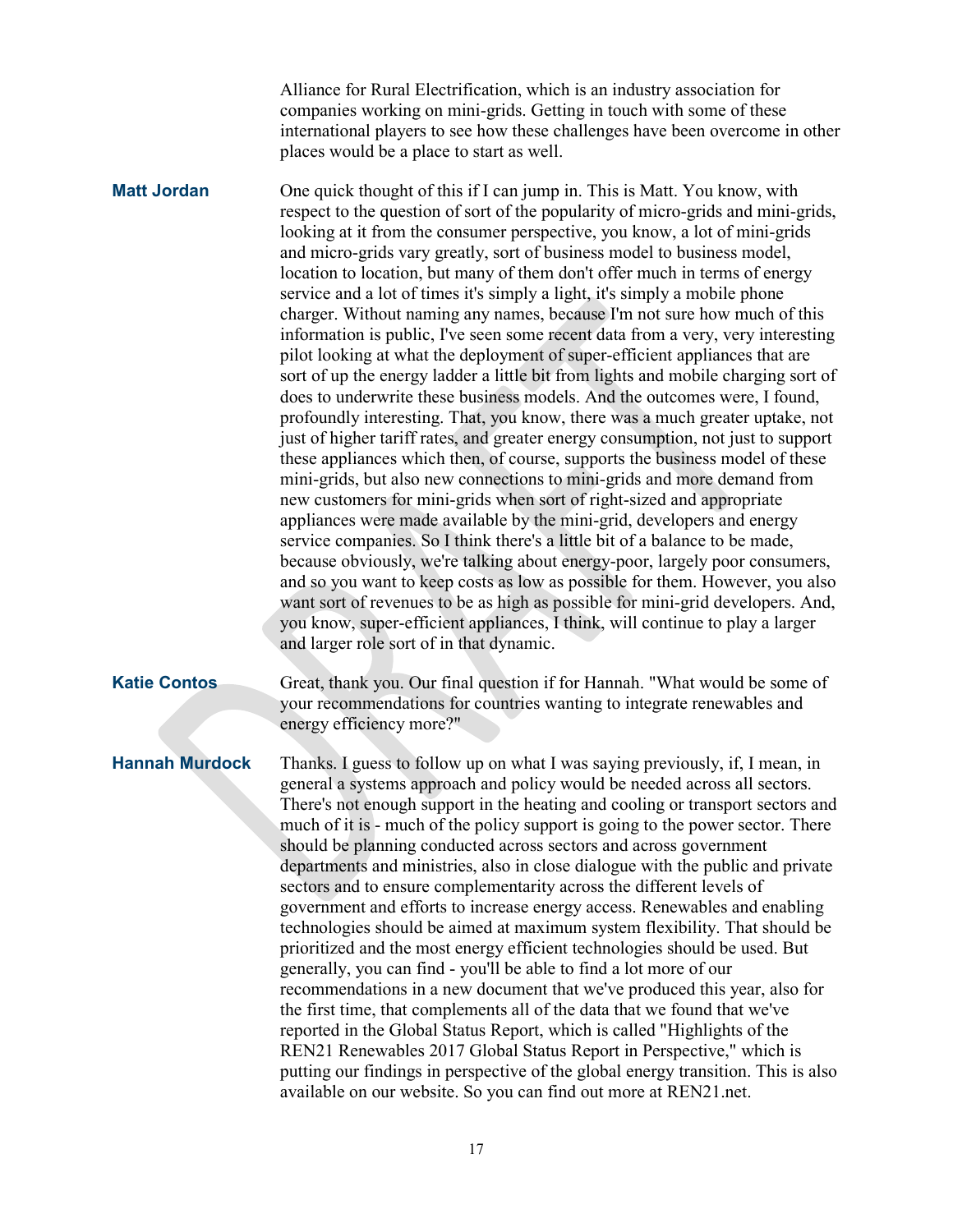| <b>Katie Contos</b>   | Thank you again to the panelists for that informative question and answer<br>session. For any questions we didn't get to, we will connect with those<br>attendees offline after the webinar. Now I'd like to provide the panelists with<br>an opportunity of any additional or closing remarks you'd like to have before<br>we close the webinar. Hannah, would you like to begin?                                                                                                                                                                                                                                                                                                                                                                                                                                                                                                                                                                                                                                                                                                                                                                                                                                                                                        |
|-----------------------|---------------------------------------------------------------------------------------------------------------------------------------------------------------------------------------------------------------------------------------------------------------------------------------------------------------------------------------------------------------------------------------------------------------------------------------------------------------------------------------------------------------------------------------------------------------------------------------------------------------------------------------------------------------------------------------------------------------------------------------------------------------------------------------------------------------------------------------------------------------------------------------------------------------------------------------------------------------------------------------------------------------------------------------------------------------------------------------------------------------------------------------------------------------------------------------------------------------------------------------------------------------------------|
| <b>Hannah Murdock</b> | Sorry. The sound cut out and I didn't hear the question.                                                                                                                                                                                                                                                                                                                                                                                                                                                                                                                                                                                                                                                                                                                                                                                                                                                                                                                                                                                                                                                                                                                                                                                                                  |
| <b>Katie Contos</b>   | Oh. No worries. We were just going to have, would you like to provide any<br>additional or closing remarks to today's webinar?                                                                                                                                                                                                                                                                                                                                                                                                                                                                                                                                                                                                                                                                                                                                                                                                                                                                                                                                                                                                                                                                                                                                            |
| <b>Hannah Murdock</b> | Yeah. I could just reiterate that, you know, despite that we're seeing a lot of<br>progress in the global energy transition. Over the past decade a tremendous<br>amount of advancement has occurred in renewables and we're seeing more of<br>this in energy efficiency and energy access as well. But the shared renewables<br>and the total final energy consumption is just not growing as quickly as it<br>needs to be and we will not be able to reach climate commitment if the -<br>unless the majority of fossil fuel reserves are kept in the ground and<br>renewable energy and energy efficiency are scaled up and renewables and<br>efficiency need to be applied more to energy access if all of the international<br>goals are to be achieved.                                                                                                                                                                                                                                                                                                                                                                                                                                                                                                             |
| <b>Katie Contos</b>   | Wonderful. Thank you very much. Matt, would you like to add any additional<br>remarks to this webinar?                                                                                                                                                                                                                                                                                                                                                                                                                                                                                                                                                                                                                                                                                                                                                                                                                                                                                                                                                                                                                                                                                                                                                                    |
| <b>Matt Jordan</b>    | Yeah, just one thing. You know, traditionally, the way that energy efficiency<br>intervention and policy has sort of developed and evolved are sort of in the<br>latter stage of a developed world's - a developed world economy's sort of<br>energy sector. You know, policy makers, et cetera, realize, you know, "Uh-<br>oh, we've made some mistakes and now this energy sector is problematic and<br>so we need to do something about that," and often it results in sort of, you<br>know, top-down regulatory approaches to energy efficiency. That timeline,<br>that order of operations, those mistakes don't need to be made [laughs] in a lot<br>of emerging economies and emerging energy and utility sectors. You know,<br>we've learned those lessons and we can apply them in many of the sort of<br>energy-poor economies that, you know, that we're talking about. And, you<br>know, if we're going to take concepts like sustainable development seriously,<br>I think it's very, very important that we do take those [laughs] lessons and<br>transfer them at the start of these energy sectors' development. Beyond that, I<br>just want to thank the Solutions Center again and thank Hannah and her team<br>and thank Aaron. This was a lot of fun. |
| <b>Katie Contos</b>   | Wonderful. Thank you, Matt. Aaron, would you like to add anything else<br>today?                                                                                                                                                                                                                                                                                                                                                                                                                                                                                                                                                                                                                                                                                                                                                                                                                                                                                                                                                                                                                                                                                                                                                                                          |
| <b>Aaron Leopold</b>  | Sure. Just to kind of reiterate my last point, you know, that there's a lot that<br>could be done at the national level and there's a lot for different players all<br>along the value chain and whether you're an [inaudible].                                                                                                                                                                                                                                                                                                                                                                                                                                                                                                                                                                                                                                                                                                                                                                                                                                                                                                                                                                                                                                           |
| <b>Katie Contos</b>   | I'm sorry, go ahead. We can hear you. Oh. We lost you, Aaron. Are you<br>still there?                                                                                                                                                                                                                                                                                                                                                                                                                                                                                                                                                                                                                                                                                                                                                                                                                                                                                                                                                                                                                                                                                                                                                                                     |